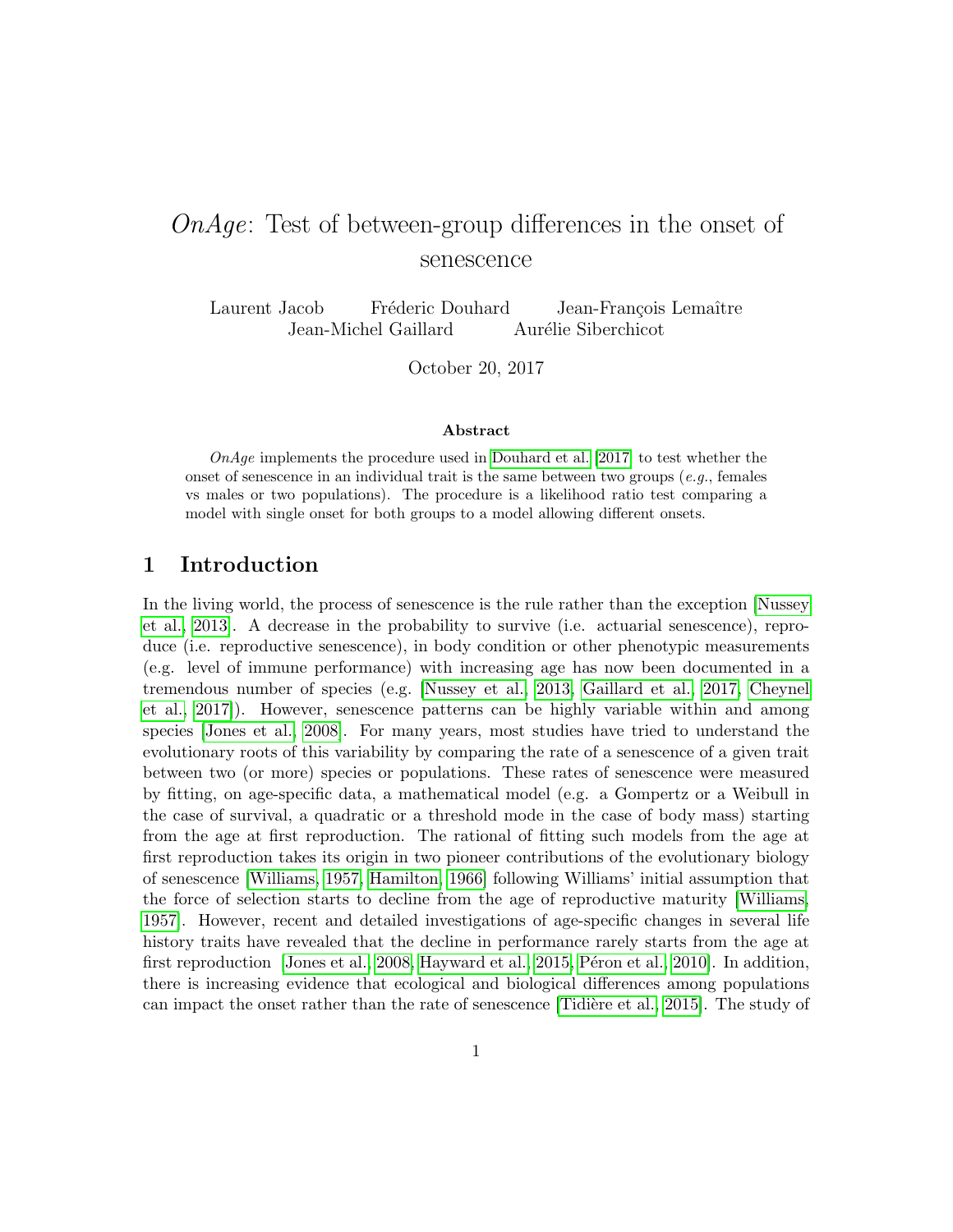the onset of senescence is still at its infancy and there is currently a great need to develop methods that allow detecting and statistically assessing the difference in age at the onset of senescence in a given trait across different populations. The package  $OnAge$  fulfills these objectives.

### 2 Software features

 $OnAge$  exports a single function onset.test. This functions takes as input a log likelihood function ll, two data frames data1 and data2 containing the data of each group, and a vector describing over which range of onset of senescence the log likelihood should be maximized. The first argument of ll should be the age at the onset of senescence, its second argument should be a data frame. The function should return the log-likelihood of a model which depends on this onset of senescence. In the example of this vignette, we use a mixed effect linear model. The (fixed) effect of age is linear after the onset and absent before. The two data frames should contain all relevant fields for the model in the two groups between which the differential onset is tested. They will be passed as second arguments to ll.

onset.test returns an asymptotic p-value for the null hypothesis that the age at the onset of senescence is the same in both groups. This p-value relies on a log likelihood ratio. More precisely, if  $L(\theta_1, \theta_2)$  is the likelihood parameterized by the ages at the onset of senescence  $(\theta_1, \theta_2)$  in two groups — and possibly other parameters —, we test the null hypothesis  $H_0$ :  $\theta_1 = \theta_2$ . We form the log ratio statistic comparing the maximum likelihood under  $H_0$  and a complementary  $H_1$  where  $\theta_1$  and  $\theta_2$  are allowed to take on different optimal values. Wilk's theorem [\[Shao, 2003,](#page-17-6) Thm 6.5 p.432] provides that under  $H_0$ , the log likelihood ratio statistic converges towards a  $\chi_2^r$  random variable, where r is the difference between the dimensionality of the parameter under  $H_1$  and  $H_0$ . In our case,  $r = 1$  since we only relax the assumption that the two ages at the onset of senescence are equal.

onset.test additionally returns maximum likelihood estimates for the age at the onset of senescence in both groups and in the population obtained by merging them, and optional confidence intervals for these three ages at the onset of senescence. It also provides the maximized log-likelihood under  $H_0$  and under  $H_1$ , the log-likelihood ratio statistic and a binary flag indicating whether the optimization failed to converge at any point.

### 3 Case study

We use the dataset of [Douhard et al.](#page-16-0) [\[2017\]](#page-16-0), containing the age, body mass and 14 other attributes of 454 roe deer from Chizec and Trois Fontaines. We illustrate how the package can be used to test whether the onset of body mass senescence varies between males and females.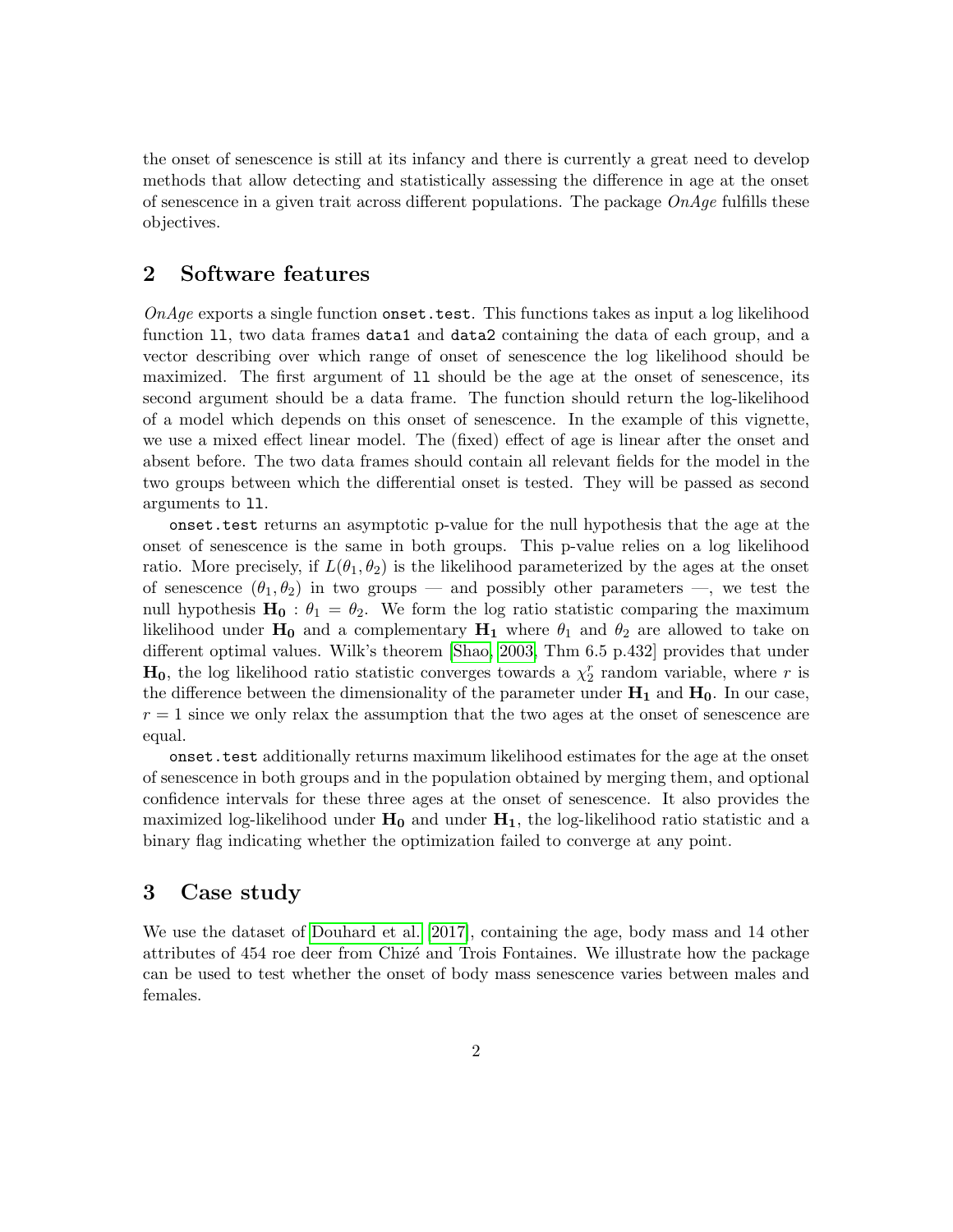We first illustrate how to use our test on the body mass measured in [Douhard et al.](#page-16-0) [\[2017\]](#page-16-0). In a second step, we apply our test to body mass simulated from a mixed model. This allows us to evaluate:

- 1. whether our asymptotic p-values are correctly calibrated, *i.e.*, whether for all  $\alpha \in$  $[0, 1]$ , a proportion  $\alpha$  of the experiments simulated under  $H_0$  yield a p-value smaller than  $\alpha$  — meaning that the p-value actually translates into a false positive rate.
- 2. as a sanity check, whether our test has some power to detect a differential onset.
- 3. whether the optimization process runs into numerical problems, how these problems can be diagnosed and how they affect the result.

#### 3.1 Loading the library and the data

We install and load the  $OnAge$  package by typing or pasting the following codes in R command line.

```
> install.packages("OnAge")
```

```
> library(OnAge)
```
We then load the dataset and split it into four differents groups: females Chizé  $(FCH)$ , males Chiz´e (MCH), females Trois Fontaines (FTF), males Trois Fontaines (MTF).

```
> data(RoeDeerMassData)
> RoeDeerMassData$ID <- factor(RoeDeerMassData$ID)
> RoeDeerMassData$cohort <- factor(RoeDeerMassData$cohort)
> dataFCH <- RoeDeerMassData[RoeDeerMassData$sex%in%"F"&
                            RoeDeerMassData$population%in%"CH", ]
> dataMCH <- RoeDeerMassData[RoeDeerMassData$sex%in%"M"&
+ RoeDeerMassData$population%in%"CH", ]
> dataFTF <- RoeDeerMassData[RoeDeerMassData$sex%in%"F"&
                            RoeDeerMassData$population%in%"TF", ]
> dataMTF <- RoeDeerMassData[RoeDeerMassData$sex%in%"M"&
+ RoeDeerMassData$population%in%"TF", ]
```
#### 3.2 Defining the model

We define the model in which we test for differential onset. Here, we use a mixed effect linear model representing the body mass as a linear combination of fixed effects for factors b1(age, thr) representing the age of the individual, age at last capture, last year of last capture and random effects for factors ID (individual) and cohort. Function b1 transforms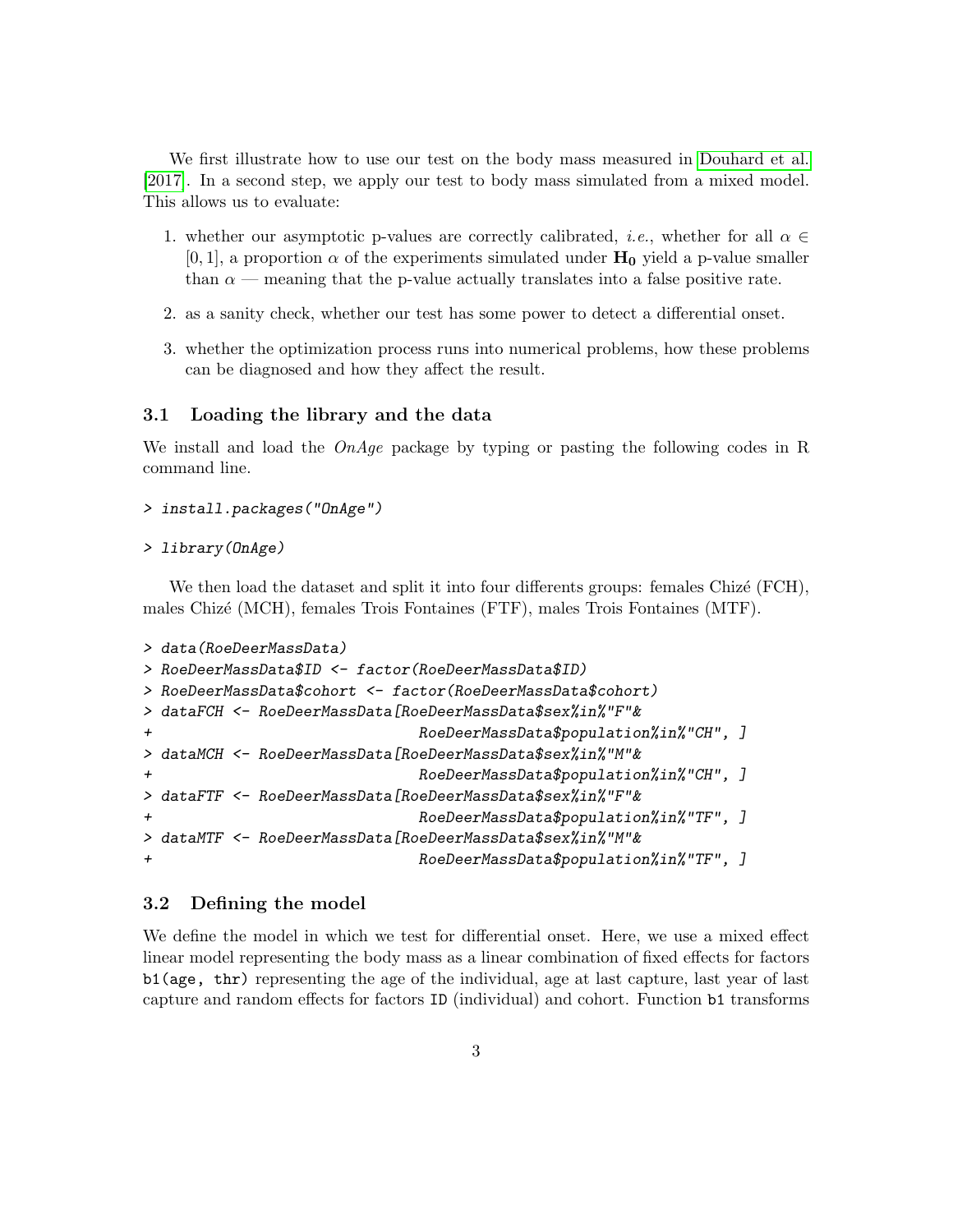its input age such that a linear function with slope  $\alpha$  of the transformed age is a piecewise linear function of the original age, with effect zero before the threshold bp and slope  $\alpha$ after. The likelihood ratio test will compare the log-likelihood of a joint model where all individuals follow the same distribution to one allowing different onset thr for males and females.

```
> ## b1: function for piecewise regression (transforms x into 0 before bp)
> b1 \leq function(x, bp) ifelse(x \leq bp, 0, x - bp)
> ## Use this function to define the model in which the differential
> ## onset hypothesis is tested.
> ll.real <- function(thr, dataIn){
+ logLik(lme4::lmer(body.mass ~ b1(age, thr) + age.at.last.capture +
+ last.year.of.capture + (1|ID) + (1|cohort),
+ data=dataIn, REML="FALSE"))
+ }
> ## Same model using simulated body mass
> ll.sim <- function(thr, dataIn){
+ logLik(lme4::lmer(body.mass.sim ~ b1(age, thr) + age.at.last.capture +
+ last.year.of.capture + (1|ID) + (1|cohort),
+ data=dataIn, REML="FALSE"))
+ }
```
### 3.3 Testing both populations for sex-related differential age at the onset of senescence

Once the model has been defined, testing  $H_0$  within each population using onset.test is rather straightforward:

```
> search.range \leq c(6, 12)> search.range.TF <- search.range.CH <- search.range
> res.tf <- onset.test(ll.real, dataFTF, dataMTF, search.range.TF,
+ do.plot=TRUE)
> res.ch <- onset.test(ll.real, dataFCH, dataMCH, search.range.CH,
+ do.plot=TRUE)
> cat(sprintf("p-value for differential age at onset is %g in
+ Trois Fontaines, %g in Chizé", res.tf$pv, res.ch$pv))
p-value for differential age at onset is 0.179282 in
  Trois Fontaines, 0.00612035 in Chizé
```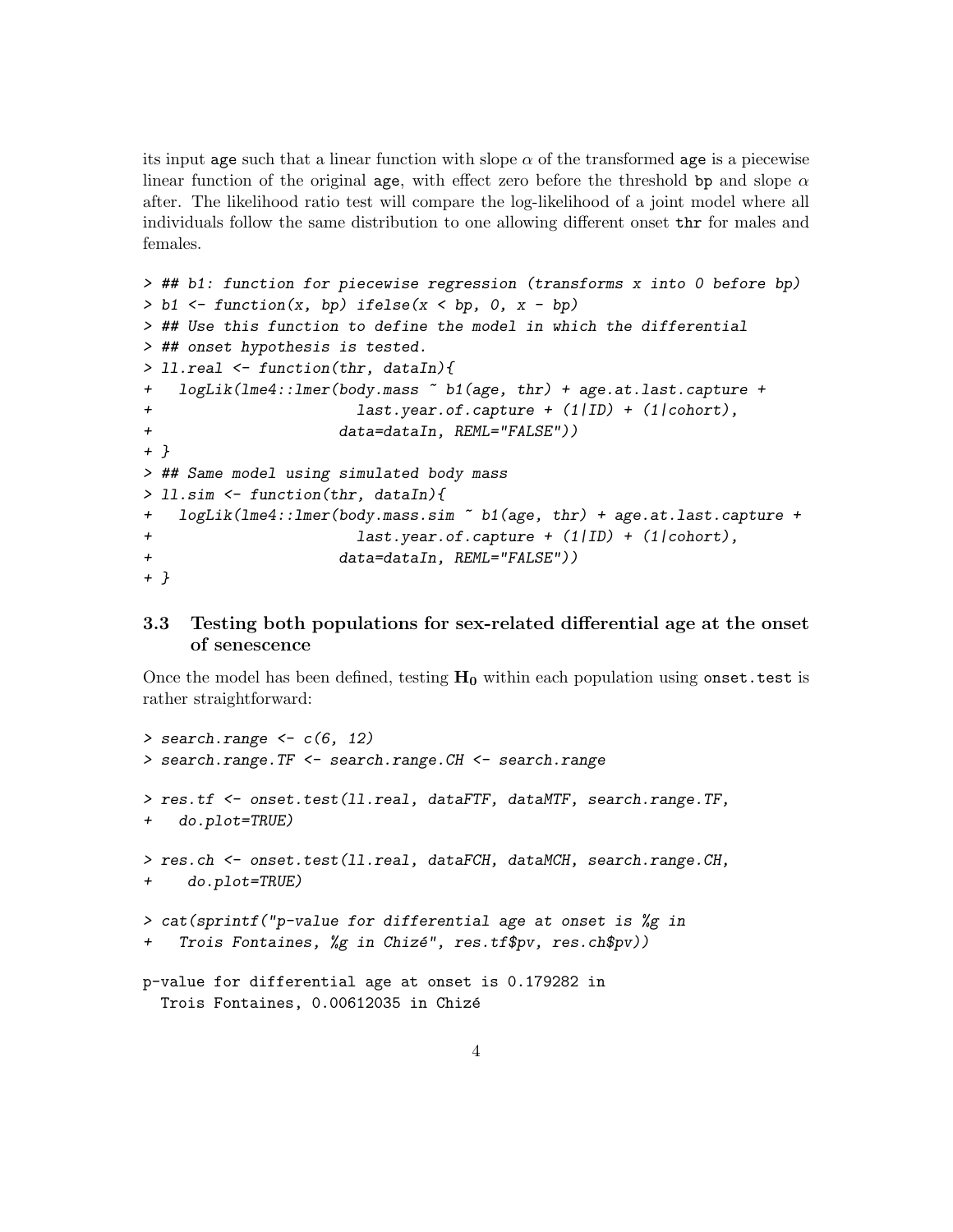onset.test also returns a maximum likelihood estimate of the onset within each population and optionally computes a confidence interval for each onset. In addition, it can provide a plot of the log-likelihood against the onset, showing the maximum likelihood estimate  $\theta_{ML}$  as a red star and the confidence interval as vertical dotted lines, as illustrated on Figure [1.](#page-4-0)



<span id="page-4-0"></span>Figure 1: Log-likelihood profiles on the data of [Douhard et al.](#page-16-0) [\[2017\]](#page-16-0): Trois Fontaines (top) and Chiz´e (bottom) cohorts. Left: female individuals, middle: male individuals, right: overall population. The red star denotes the maximum likelihood estimate of the onset. The two vertical dotted lines denote the lower and upper bounds of the computed 95% confidence interval. The horizontal dotted line represents the log-likelihood above which a value of the onset belongs to the confidence interval.

The confidence interval is computed by inverting the acceptance region of a likelihood ratio test of the null hypothesis  $\theta = \theta_0$ : it is formed by all onsets  $\theta_0$  for which this null hypothesis is not rejected at level  $1 - \alpha$ , where  $\alpha$  is the desired confidence level. The method looks for roots of the function  $2(L(\hat{\theta}_{ML}) - L(\theta_0)) - q_{0.95}$  where  $q_{0.95}$  is the 95-th percentile of the  $\chi^1_2$  distribution. A caveat is that this method assumes that the log-likelihood is monotonically decreasing, i.e., that the log-likelihood ratio statistic is monotonically increasing around the maximum likelihood estimator of onset. If this is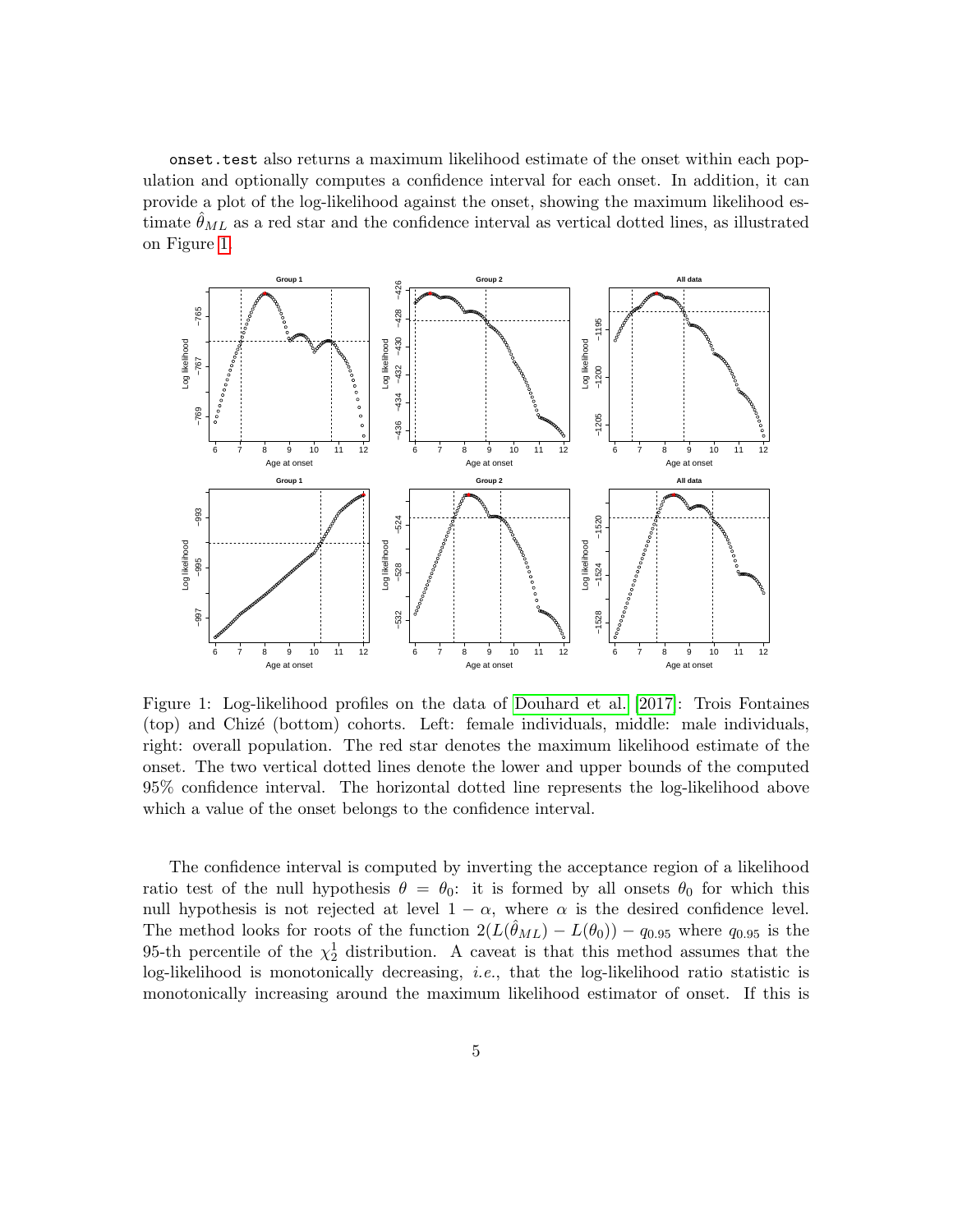not the case, the true confidence interval may be formed by a union of intervals and the method will return a set formed by some of these intervals and all intervals in between. This happens on the Trois Fontaines female subset (top left), where the log-likelihood curve goes below the horizontal line between the vertical ones. The actual confidence interval is the set of onsets whose log-likelihood is above the horizontal line, *i.e*, [7, 9.8] ∪ [10.4, 10.7], whereas the method returns [7, 10.7]. Fortunately, it is easy to check this visually by setting do.plot=TRUE in the onset.test function (Figure [1\)](#page-4-0).

#### 3.4 Running the simulation

We now simulate body mass based on the same model used in 11. sim.

```
> sfunc <- function(dataIn, b1, thr, bw.offset, age.effect,
+ age.last.effect, last.effect, id.s2, coh.s2, s2){
+
+ id.dum <- sapply(levels(dataIn$ID),
+ FUN=function(ll) 1*(levels(dataIn$ID)[dataIn$ID] == ll))
+ id.effect <- matrix(rnorm(ncol(id.dum), sd=sqrt(id.s2)), ncol=1)
+
+ coh.dum <- sapply(levels(dataIn$cohort),
+ FUN=function(ll) 1*(levels(dataIn$cohort)[dataIn$cohort] == ll))
+ coh.effect <- matrix(rnorm(ncol(coh.dum), sd=sqrt(coh.s2)), ncol=1)
+
+ dataIn$body.mass.sim <- bw.offset +
+ (b1(dataIn$age, thr) * age.effect +
+ dataIn$age.at.last.capture * age.last.effect +
+ dataIn$last.year.of.capture * last.effect +
+ id.dum %*% id.effect +
+ coh.dum %*% coh.effect +
+ rnorm(nrow(dataIn), sd=sqrt(s2))+
+ return(dataIn)
+ }
> ## Noise level in the linear model
> s2 < -10> ## True onset for males and females under H0
> thr.m < - thr.f < -7> ## Difference of onsets under H1
> thr.delta <- 2
> ## Baseline body mass
> bw.offset <-10
```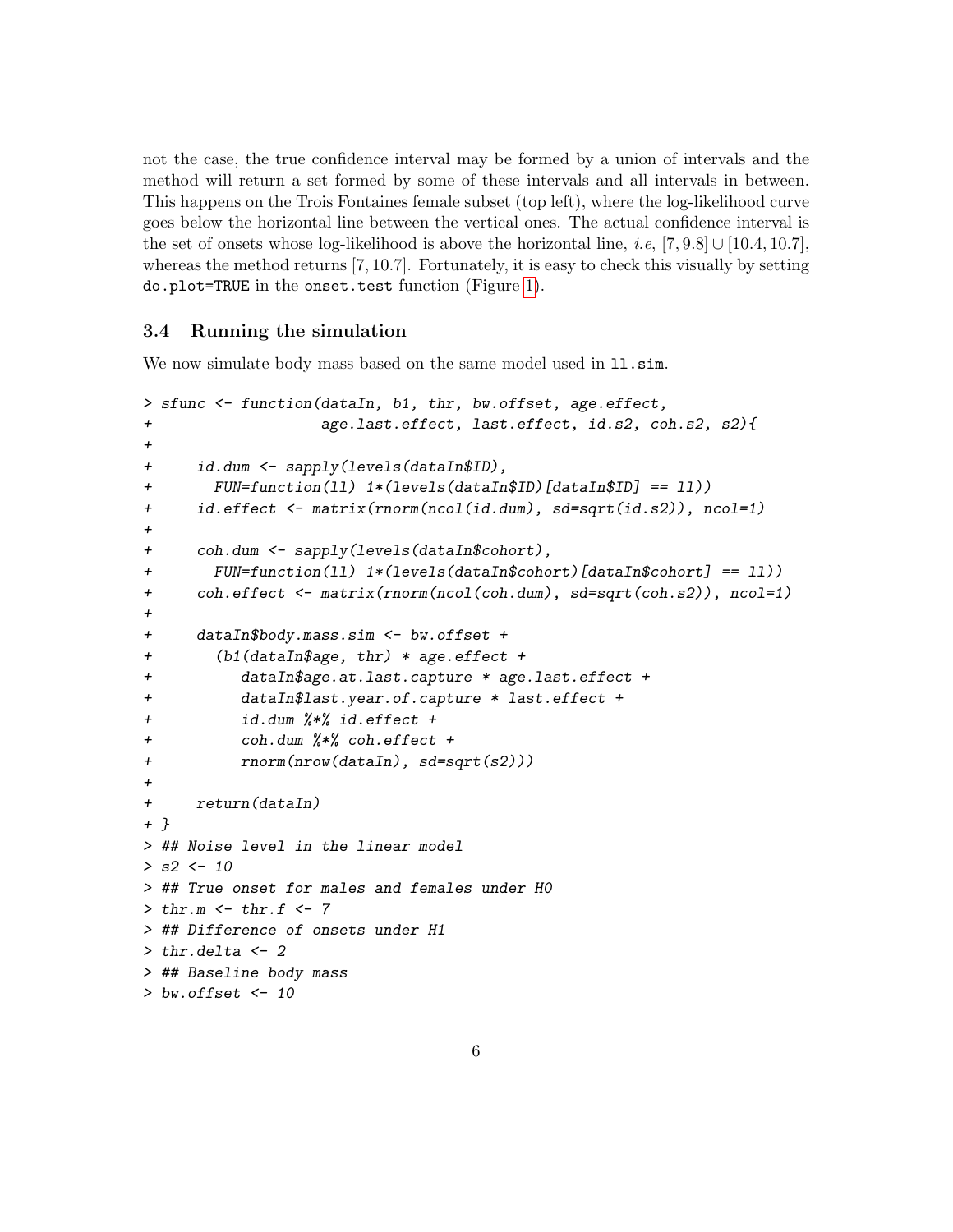```
> ## Fixed effects on bw
> age.effect <-1> age.last.effect <- 1
> last.effect <- 1
> ## Variance of random effects on bw
> id.s2 <- 1
> coh.s2 <- 1
```
We run<sup>[1](#page-6-0)</sup> 5000 simulations under  $H_0$  and 5000 others under  $H_1$ . For each simulation, we generate one set of body mass from the Chizec data and another from the Trois Fontaines data and apply the onset.test function within each generated dataset to compare the age at the onset of senescence between males and females.

We also re-run likelihood maximization to store two indicators of numerical optimization quality: the number of evaluations and the norm of the gradient at the optimum.

```
> ## Number of simulations we want to run under H0 and H1.
> n.h0 < -5000> n.h1 < -5000> n.rep <- n.h0 + n.h1
> pv.tf \leq pv.ch \leq llr.tf \leq llr.ch \leq1h1.tf \leftarrow lh1.ch \leftarrow lh0.tf \leftarrow lh0.ch \leftarrow rep(NA, n.rep)> cvg.tf <- cvg.ch <- rep(NA, n.rep)
> warn.tf <- warn.ch <- rep(FALSE, n.rep)
> data.f.ch \leq data.m.ch \leq data.f.tf \leq data.m.tf \leq list()
> ftf.grad <- ftf.feval <- ftf.joint.grad <- ftf.joint.feval <- rep(NA, n.rep)
> mtf.grad <- mtf.feval <- mtf.joint.grad <- mtf.joint.feval <- rep(NA, n.rep)
> fch.grad <- fch.feval <- fch.joint.grad <- fch.joint.feval <- rep(NA, n.rep)
> mch.grad <- mch.feval <- mch.joint.grad <- mch.joint.feval <- rep(NA, n.rep)
> ## Range over which we optimize the onset. In this example, going up
> ## to 17 yo makes the simulation unstable: the loglikelihood under H1
> ## has a (suboptimal) local maximum in large values (for which we have
> ## few samples), leading to inaccurate (and sometimes negative)
> ## loglikelihood ratio statistics.
> search.range <- c(6, 12) # data not available before 6 years old
> search.range.TF <- search.range.CH <- search.range
> ## Main loop for simulations
> for(rr in 1:n.rep){
      print(rr)## Simulate data from the Chizé population
```
<span id="page-6-0"></span><sup>&</sup>lt;sup>1</sup>The simulations are not actually run to produce the vignette, we just load pre-computed results to save time.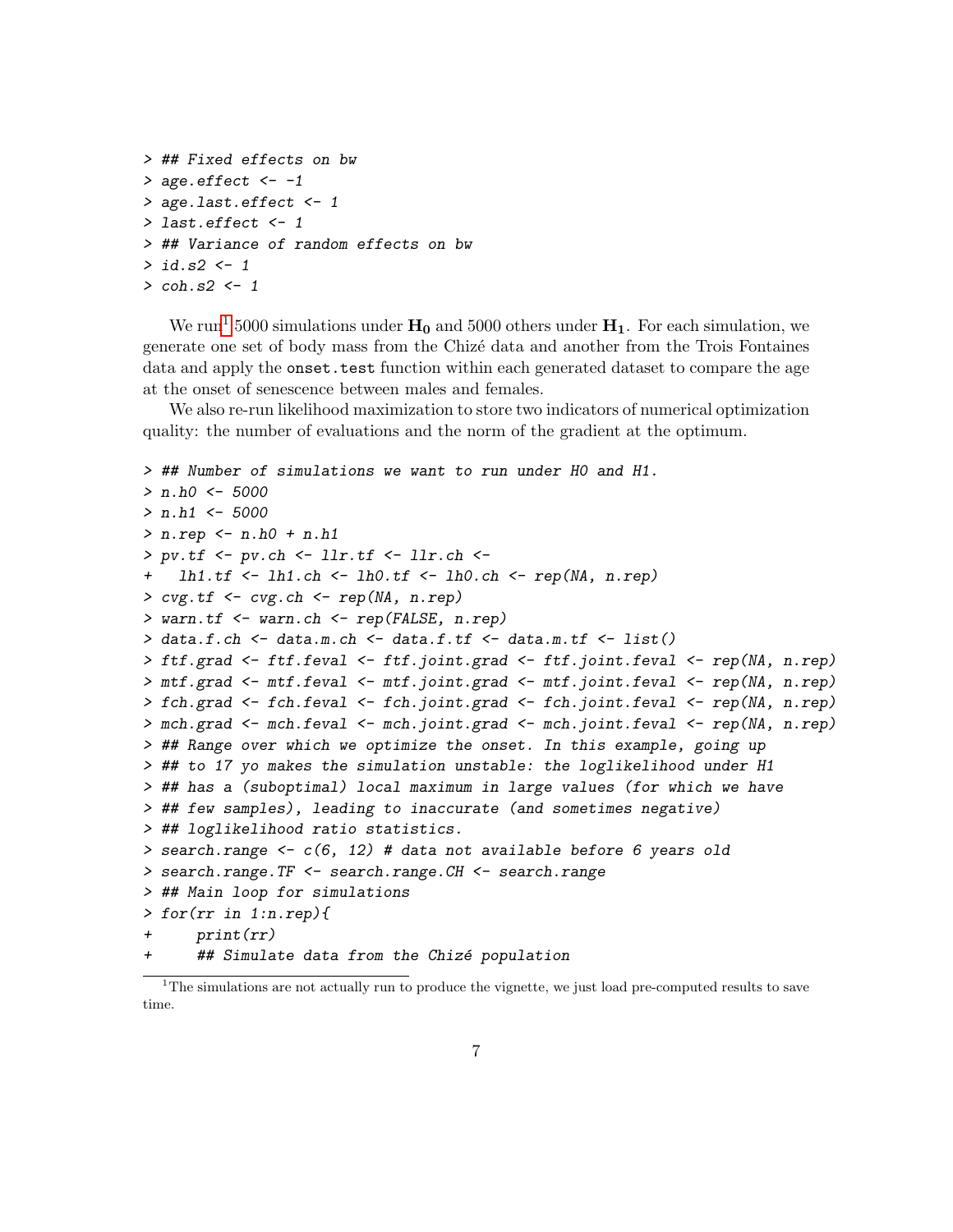```
+ data.f.ch[[rr]] <- sfunc(dataFCH, b1, thr.f, bw.offset, age.effect,
+ age.last.effect, last.effect, id.s2, coh.s2, s2)
+ data.m.ch[[rr]] <- sfunc(dataMCH, b1, thr.m, bw.offset, age.effect,
+ age.last.effect, last.effect, id.s2, coh.s2, s2)
+
+ ## Simulate data from the Trois Fontaines population
+ data.f.tf[[rr]] <- sfunc(dataFTF, b1, thr.f, bw.offset, age.effect,
+ age.last.effect, last.effect, id.s2, coh.s2, s2)
+ data.m.tf[[rr]] <- sfunc(dataMTF, b1, thr.m, bw.offset, age.effect,
+ age.last.effect, last.effect, id.s2, coh.s2, s2)
+
+ ## Compute the likelihood ratio test for this Trois Fontaines simulation
+ test.TF <- tryCatch({res=onset.test(ll.sim, data.f.tf[[rr]],
+ data.m.tf[[rr]], search.range.TF, CI.lvl=NA)
+ res$warn=FALSE
+ res},
+ warning=function(w) {
+ res <- onset.test(ll.sim, data.f.tf[[rr]],
+ data.m.tf[[rr]], search.range.TF, CI.lvl=NA)
+ res$warn <- TRUE
+ return(res)
+ })
+ llr.tf[rr] <- test.TF$llr
+ lh1.tf[rr] <- test.TF$lh1
+ lh0.tf[rr] <- test.TF$lh0
+ pv.tf[rr] <- test.TF$pv
+ cvg.tf[rr] <- test.TF$cvg.ok
+ warn.tf[rr] <- test.TF$warn
+ ## Compute the likelihood ratio test for this Chizé simulation
+ test.CH <- tryCatch({res=onset.test(ll.sim, data.f.ch[[rr]],
+ data.m.ch[[rr]], search.range.CH, CI.lvl=NA)
+ res$warn=FALSE
+ res},
+ warning=function(w) {
+ res <- onset.test(ll.sim, data.f.ch[[rr]],
+ data.m.ch[[rr]], search.range.CH, CI.lvl=NA)
+ res$warn <- TRUE
+ return(res)
+ })
+ llr.ch[rr] <- test.CH$llr
+ lh1.ch[rr] <- test.CH$lh1
```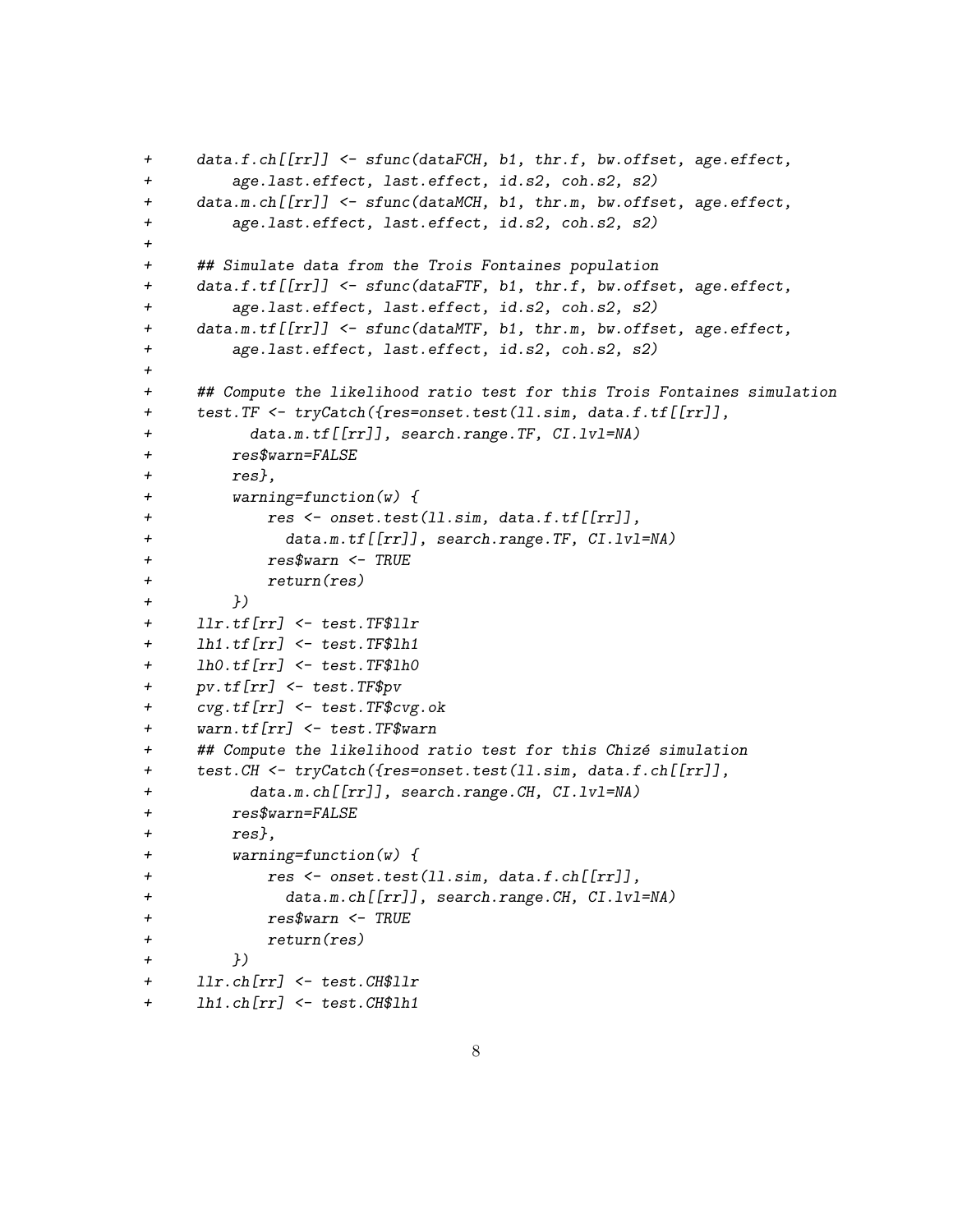```
+ lh0.ch[rr] <- test.CH$lh0
+ pv.ch[rr] <- test.CH$pv
+ cvg.ch[rr] <- test.CH$cvg.ok
+ warn.ch[rr] <- test.CH$warn
+
+ ## Optimality check: amplitude of the gradient (should be close to
+ ## 0) and number of function evaluation (if equal to the largest
+ ## allowed value, it is likely that the optimization did not
+ ## converge).
+ ftf.lm <- lmer(body.mass.sim ~ b1(age, test.TF$est.1) +
+ age.at.last.capture + last.year.of.capture +
+ (1|ID) + (1|CohortF), data=data.f.tf[[rr]], REML='FALSE')
+
+ mtf.lm <- lmer(body.mass.sim ~ b1(age, test.TF$est.2) +
+ age.at.last.capture + last.year.of.capture +
+ (1|ID) + (1|CohortF), data=data.m.tf[[rr]], REML='FALSE')
+
+ ftf.joint.lm <- lmer(body.mass.sim ~ b1(age, test.TF$est.joint) +
+ age.at.last.capture + last.year.of.capture +
+ (1|ID) + (1|CohortF), data=data.f.tf[[rr]], REML='FALSE')
+
+ mtf.joint.lm <- lmer(body.mass.sim ~ b1(age, test.TF$est.joint) +
+ age.at.last.capture + last.year.of.capture +
+ (1|ID) + (1|CohortF), data=data.m.tf[[rr]], REML='FALSE')
+
+ fch.lm <- lmer(body.mass.sim ~ b1(age, test.CH$est.1) +
+ age.at.last.capture + last.year.of.capture +
+ (1|ID) + (1|CohortF), data=data.f.ch[[rr]], REML='FALSE')
+
+ mch.lm <- lmer(body.mass.sim ~ b1(age, test.CH$est.2) +
+ age.at.last.capture + last.year.of.capture +
+ (1|ID) + (1|CohortF), data=data.m.ch[[rr]], REML='FALSE')
+
+ fch.joint.lm <- lmer(body.mass.sim ~ b1(age, test.CH$est.joint) +
+ age.at.last.capture + last.year.of.capture +
+ (1|ID) + (1|CohortF), data=data.f.ch[[rr]], REML='FALSE')
+
+ mch.joint.lm <- lmer(body.mass.sim ~ b1(age, test.CH$est.joint) +
+ age.at.last.capture + last.year.of.capture +
+ (1|ID) + (1|CohortF), data=data.m.ch[[rr]], REML='FALSE')
+
```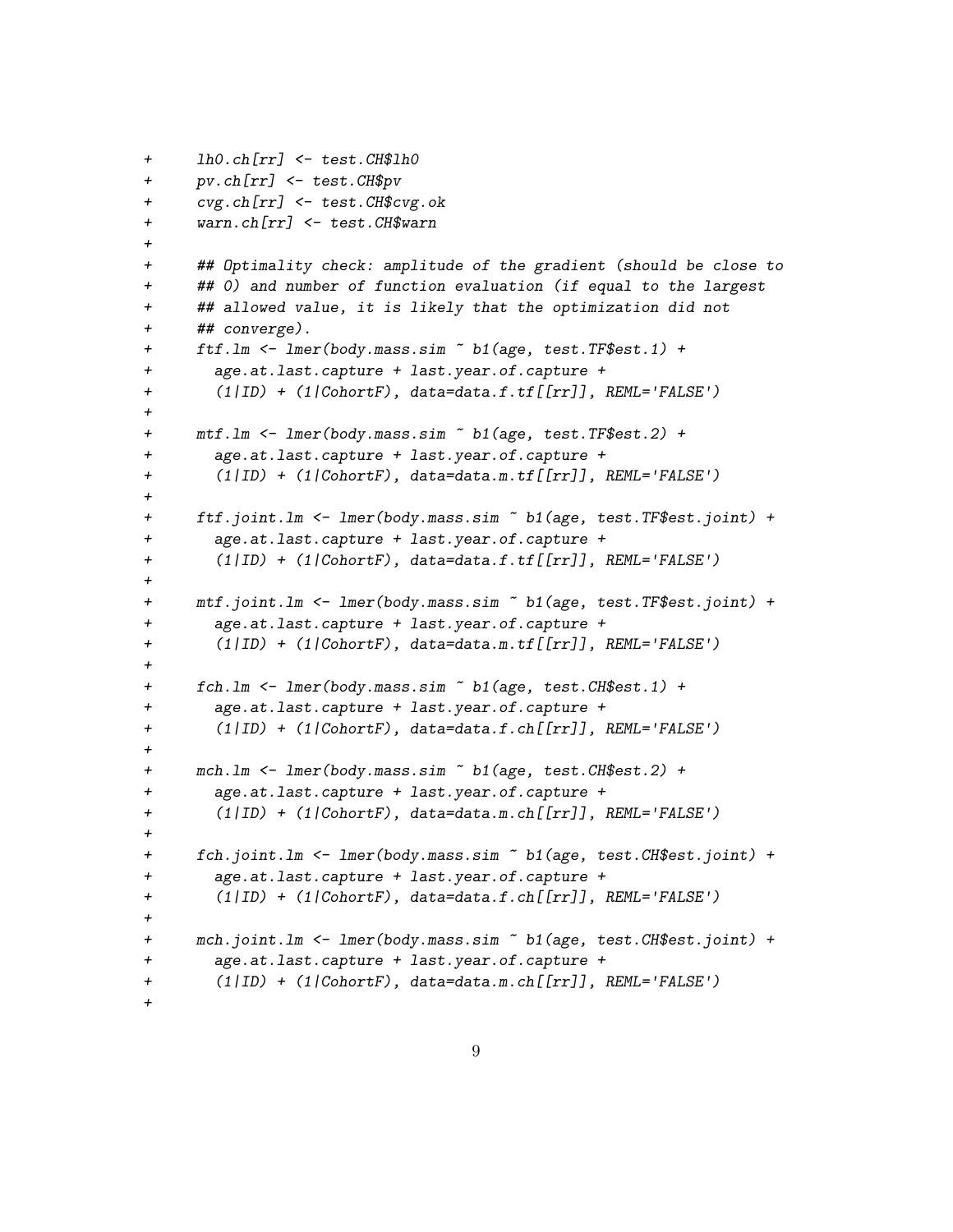```
+ ftf.grad[rr] <- max(abs(ftf.lm@optinfo$derivs$gradient))
+ ftf.feval[rr] <- ftf.lm@optinfo$feval
+ mtf.grad[rr] <- max(abs(mtf.lm@optinfo$derivs$gradient))
+ mtf.feval[rr] <- mtf.lm@optinfo$feval
+ ftf.joint.grad[rr] <- max(abs(ftf.joint.lm@optinfo$derivs$gradient))
+ ftf.joint.feval[rr] <- ftf.joint.lm@optinfo$feval
+ mtf.joint.grad[rr] <- max(abs(mtf.joint.lm@optinfo$derivs$gradient))
+ mtf.joint.feval[rr] <- mtf.joint.lm@optinfo$feval
+ fch.grad[rr] <- max(abs(fch.lm@optinfo$derivs$gradient))
+ fch.feval[rr] <- fch.lm@optinfo$feval
+ mch.grad[rr] <- max(abs(mch.lm@optinfo$derivs$gradient))
+ mch.feval[rr] <- mch.lm@optinfo$feval
+ fch.joint.grad[rr] <- max(abs(fch.joint.lm@optinfo$derivs$gradient))
+ fch.joint.feval[rr] <- fch.joint.lm@optinfo$feval
+ mch.joint.grad[rr] <- max(abs(mch.joint.lm@optinfo$derivs$gradient))
+ mch.joint.feval[rr] <- mch.joint.lm@optinfo$feval
+
+ if(rr == n.h0){
+ thr.f = thr.m + thr.delta
+ }
+ }
```
### 3.5 Numerical optimization: troubleshooting

Our test statistic relies on the numerical optimization of the likelihood defined by 11.sim. Numerical optimization may fail to converge, sometimes leading to negative log-likelihood ratios. onset.test detects such cases and sets a cvg.ok flag to FALSE:

```
> cat(sprintf('Negative log-likelihood obtained in proportion %g of the Trois
+ Fontaine and %g of the Chizé simulations', mean(!cvg.tf), mean(!cvg.ch)))
```

```
Negative log-likelihood obtained in proportion 0.0254 of the Trois
 Fontaine and 0.0145 of the Chizé simulations
```
In our case, most parameters are optimized using descent methods as implemented in the lmer function of  $lme4$ . The age at the onset of senescence is optimized by the optimize function of the *stat* package. Both can fail and cause problems to the test computation. We use our simulation to show how to detect and fix these problems.

#### 3.5.1 Descent methods in lmer

Looking at the summary of the gradient  $\ell_{\infty}$  norms and number of function evaluation can help detect problems in numerical optimization: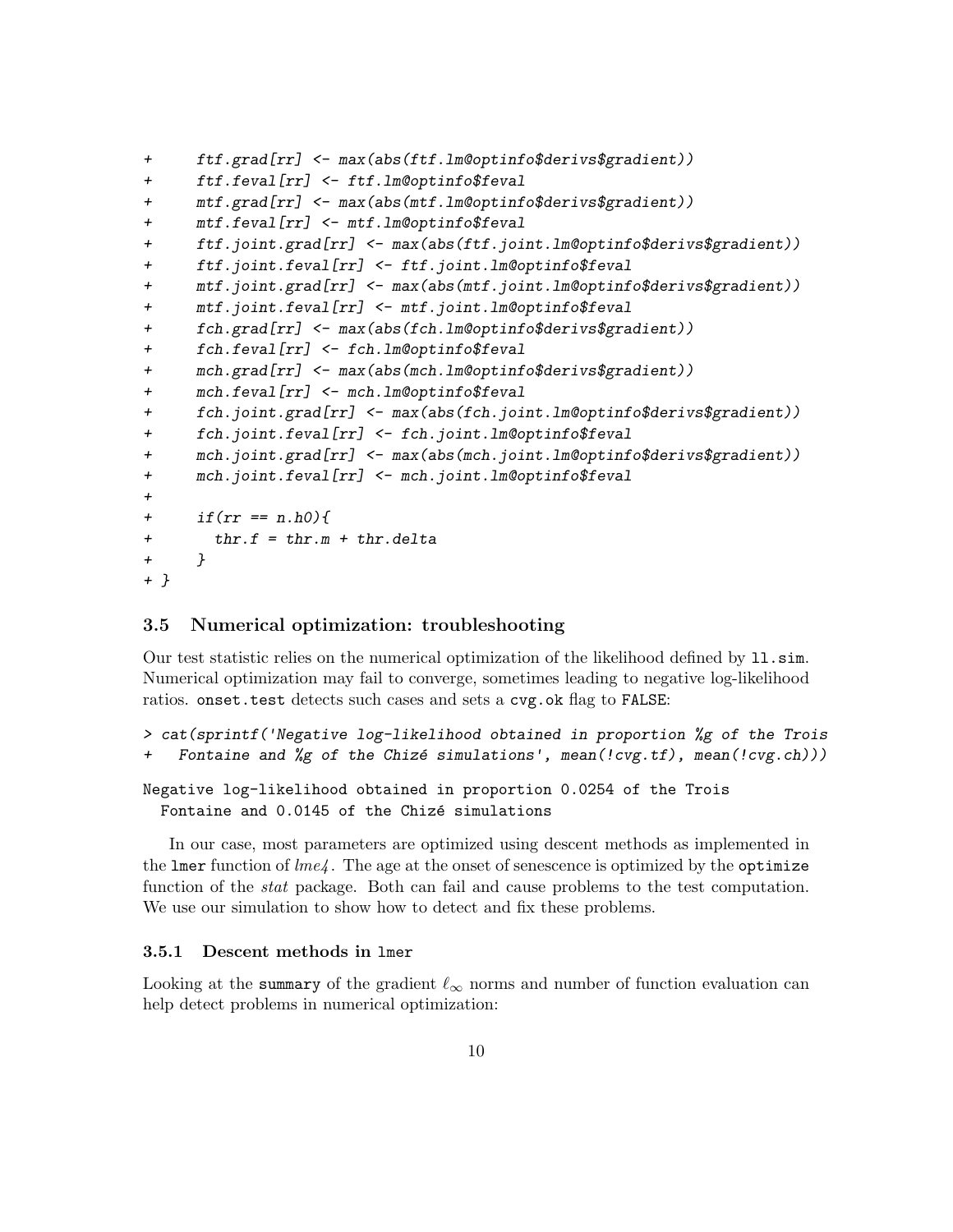> summary(ftf.grad)

Min. 1st Qu. Median Mean 3rd Qu. Max. 0.000e+00 2.194e-06 3.949e-06 5.611e-06 7.035e-06 8.911e-05

> summary(mtf.grad)

Min. 1st Qu. Median Mean 3rd Qu. Max. 0.000e+00 9.081e-07 1.833e-06 2.805e-06 3.564e-06 7.278e-05

> summary(ftf.joint.grad)

Min. 1st Qu. Median Mean 3rd Qu. Max. 1.140e-09 2.175e-06 3.835e-06 5.469e-06 6.800e-06 9.880e-05

> summary(mtf.joint.grad)

Min. 1st Qu. Median Mean 3rd Qu. Max. 0.000e+00 9.334e-07 1.836e-06 2.827e-06 3.539e-06 5.782e-05

> summary(fch.grad)

Min. 1st Qu. Median Mean 3rd Qu. Max. 0.000e+00 3.499e-06 5.950e-06 7.872e-06 1.011e-05 1.327e-04

> summary(mch.grad)

Min. 1st Qu. Median Mean 3rd Qu. Max. 0.000e+00 1.671e-06 2.976e-06 4.118e-06 5.246e-06 1.078e-04

> summary(fch.joint.grad)

Min. 1st Qu. Median Mean 3rd Qu. Max. 0.000e+00 3.495e-06 6.100e-06 7.935e-06 1.013e-05 1.441e-04

> summary(mch.joint.grad)

Min. 1st Qu. Median Mean 3rd Qu. Max. 0.000e+00 1.664e-06 2.963e-06 4.181e-06 5.332e-06 1.338e-04

> summary(ftf.feval)

Min. 1st Qu. Median Mean 3rd Qu. Max. 20.00 32.00 37.00 40.29 44.00 231.00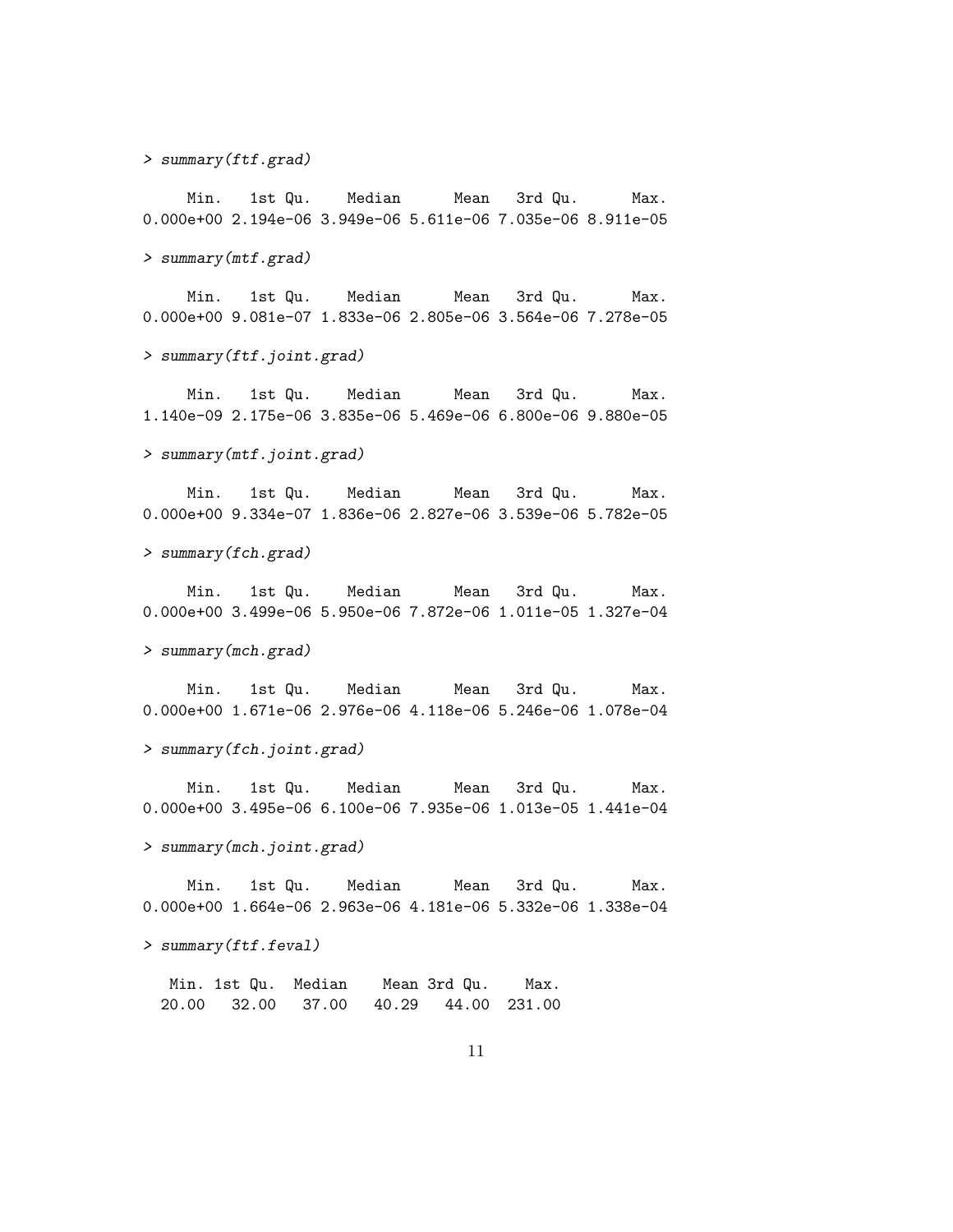> summary(mtf.feval)

Min. 1st Qu. Median Mean 3rd Qu. Max. 17.00 35.00 41.00 43.75 49.00 253.00

> summary(ftf.joint.feval)

Min. 1st Qu. Median Mean 3rd Qu. Max. 21.00 32.00 37.00 40.42 44.00 257.00

> summary(mtf.joint.feval)

| Min. 1st Qu. Median | Mean 3rd Qu.         | Max. |
|---------------------|----------------------|------|
| 18.0 35.0           | 41.0 43.9 49.0 218.0 |      |

> summary(fch.feval)

Min. 1st Qu. Median Mean 3rd Qu. Max. 21.00 31.00 35.00 36.73 40.00 228.00

> summary(mch.feval)

Min. 1st Qu. Median Mean 3rd Qu. Max. 20.00 32.00 37.00 41.06 45.25 333.00

> summary(fch.joint.feval)

Min. 1st Qu. Median Mean 3rd Qu. Max. 23.00 31.00 35.00 36.74 40.00 164.00

> summary(mch.joint.feval)

Min. 1st Qu. Median Mean 3rd Qu. Max. 20.00 33.00 38.00 41.32 46.00 276.00

In our case, all gradients have small norm and optimization always stopped long before reaching the maximum number of evaluations (default 10000). If you detect a large gradient norm or number of evaluation, the main workarounds would be to

- Change the stopping conditions of the descent method  $(e.g.)$  increase the number of maximal iterations).
- Change the model, which may be overdetermined and lead to numerically unstable results.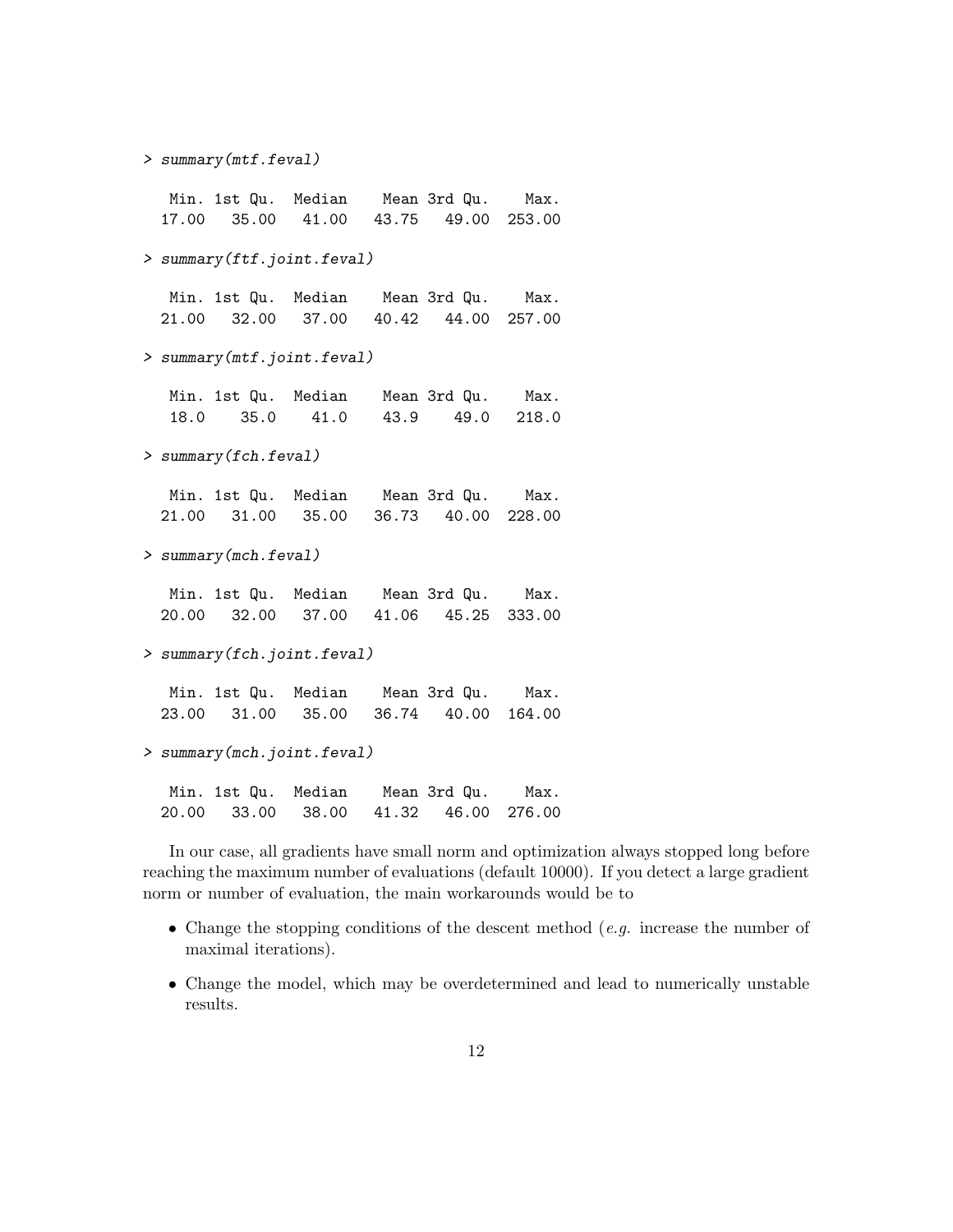#### 3.5.2 optimize function

In our experience, the negative log-likelihoods do not occur because of the descent methods: both the gradient norm and the number of function evaluations took reasonable values. However, plotting the log-likelihood profile with respect to the age at the onset of senescence reveals that these problems correspond to cases where the log-likelihood is non-concave with respect to this variable, suggesting that optimize returns a suboptimal local maximum.

```
> failed.simulation <- which(!cvg.tf)[1]
> failed.f.tf <- data.f.tf[[failed.simulation]]
> failed.m.tf <- data.m.tf[[failed.simulation]]
> res.failed.tf <- onset.test(ll.sim, failed.f.tf, failed.m.tf,
+ search.range.TF, do.plot=TRUE)
```


<span id="page-12-0"></span>Figure 2: Log-likelihood profiles on a simulation producing a negative log-likelihood ratio statistic. For male individuals (middle plot), the optimize function returned a local maximum.

In this particular case, the log-likelihood profile of the male population has two local maxima (Figure [2,](#page-12-0) middle panel). Log-likelihood profile visualization can easily be used on any dataset to ensure optimize does not return a suboptimal solution — by setting do.plot=TRUE in the onset.test function. If it does, it it possible to re-run it after adjusting the search range to remove non-global maxima. Figure [1](#page-4-0) shows that the data of [Douhard et al.](#page-16-0) [\[2017\]](#page-16-0) lead to regular log-likelihood profiles. The profiles sometimes show smalls local maxima (e.g., for females in Trois Fontaines) but optimize which finds the global maximum — represented by the red star.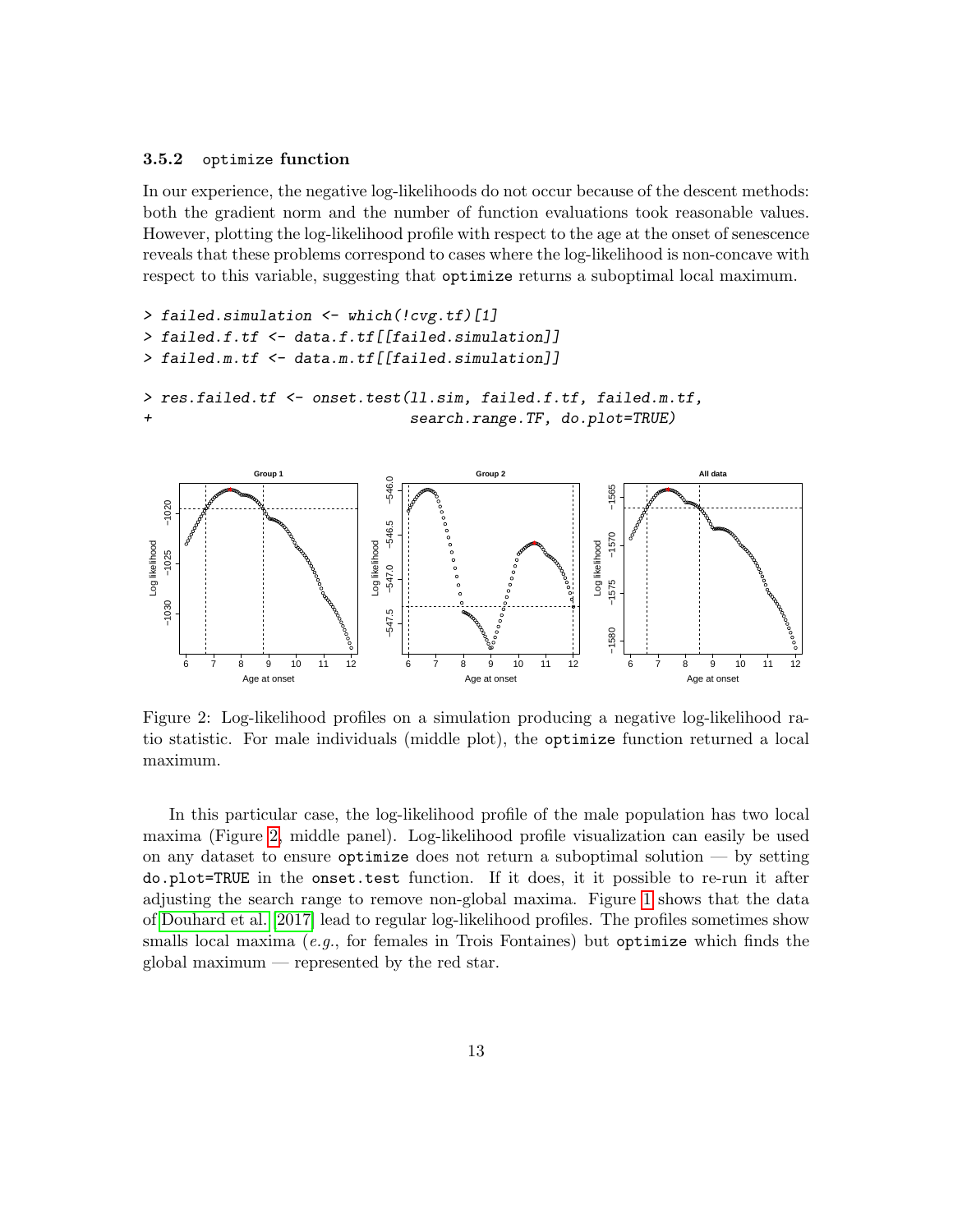#### 3.6 Results

Figure [3](#page-13-0) shows a Q-Q plot of the empirical quantiles of the log-likelihood ratio statistics obtained in our simulations under  $\mathbf{H_0}$  against the quantiles of a  $\chi_2^1$  random variable, showing that the statistic is approximately  $\chi_2^1$ -distributed.

```
> oldpar \leq par()
> par(mfrow=c(1, 2), pty="s", mar=c(2, 6, 1, 1)+0.1)
> qqplot(rchisq(1e4, 1), llr.ch[1:n.h0], main='Chizé', pch=20,
+ xlab=expression(chi[2](1) ~ 'quantiles'), ylab=expression(
+ 'Empirical quantiles of the log-likelihood ratio test statistic under'~H[0]))
> abline(a=0, b=1, col='red')
> qqplot(rchisq(1e4, 1), llr.tf[1:n.h0], main='Trois Fontaines', pch=20,
+ xlab=expression(chi[2](1) ~ 'quantiles'), ylab=expression(
+ 'Empirical quantiles of the log-likelihood ratio test statistic under'~H[0]))
> abline(a=0, b=1, col='red')
> par(oldpar)
```


<span id="page-13-0"></span>Figure 3: Q-Q plot of the empirical quantiles of the log-likelihood ratio test statistic under  $H_0$  against the quantiles of a  $\chi_2^1$  variable.

Accordingly, Figure [4](#page-14-0) shows that for all  $\alpha \in [0, 0.1]$ , the proportion of the experiments simulated under  $H_0$  yielding a p-value smaller than  $\alpha$  is close to  $\alpha$ .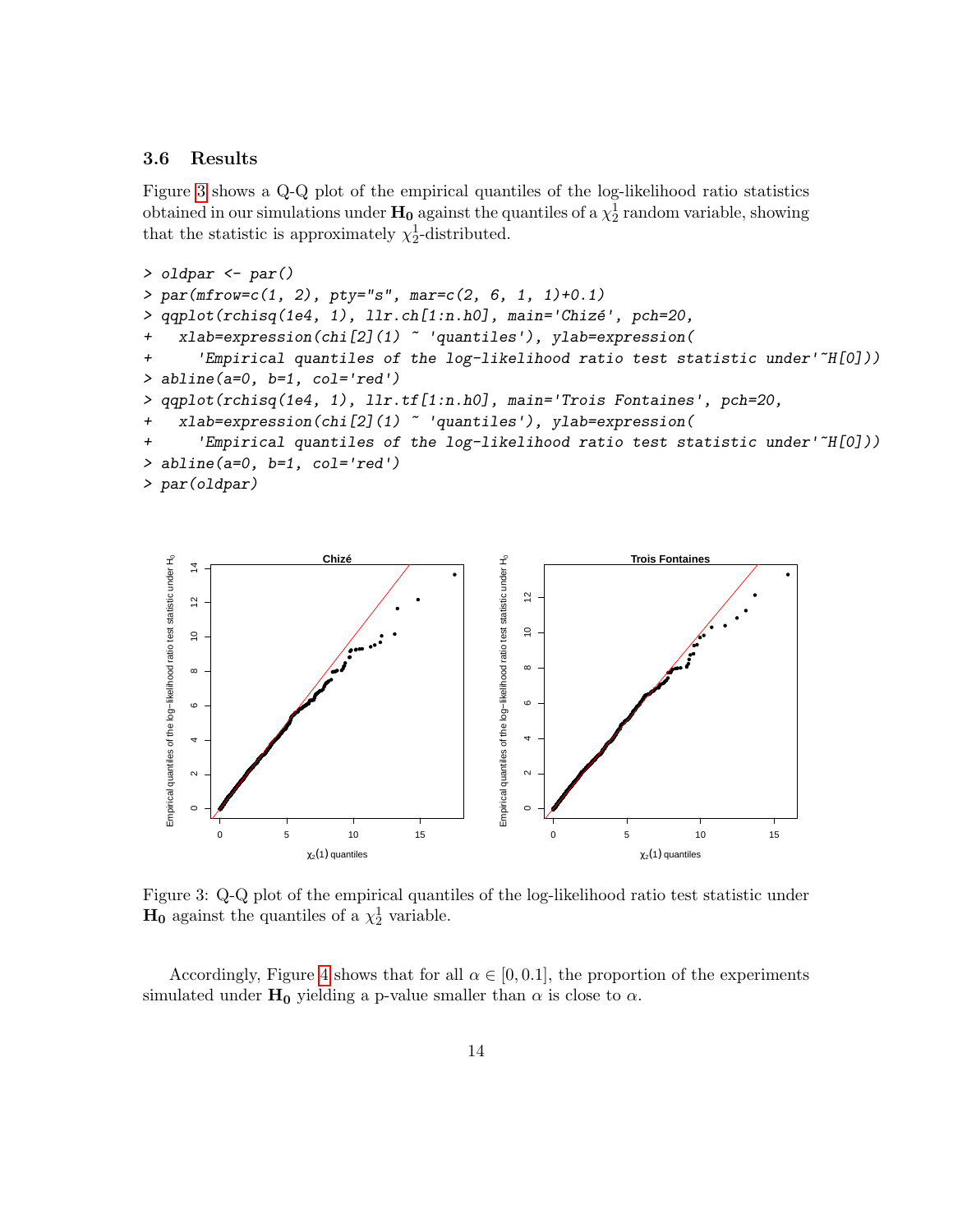```
> ch.thr <- unique(sort(pv.ch))
> tf.thr <- unique(sort(pv.tf))
> ch.lvl <- ch.pwr <- rep(-1, length(ch.thr))
> tf.lvl \leftarrow tf.pwr \leftarrow rep(-1, length(tf.thr))> for(tt in 1:length(ch.thr)){
+ ch.lvl[tt] <- mean((pv.ch[1:n.h0] \le ch.thr[tt]))+ ch.pwr[tt] \leftarrow mean((pv.ch[-(1:n.h0)] \leftarrow ch.thr[tt]))
+ }
> for(tt in 1:length(tf.thr)){
+ tf.lvl[tt] <- mean((pv.tf[1:n.h0] <= tf.thr[tt]))
+ tf. pwr[tt] \leftarrow mean((pv.tf[-(1:n.h0))] \leftarrow tf.thr[tt]))+ }
> par(pty="s", mar=c(2, 4, 0, 2) + 0.1)> plot(ch.thr, ch.lvl, cex.lab=1.5,
+ xlab='P-value threshold',
+ ylab='False positive rate',
+ col='blue', type="s", lwd=2,
+ xlim=c(0, 0.1), ylim=c(0, 0.1))
> lines(tf.thr, tf.lvl, col='red', type='l',lwd=2)
> abline(a=0, b=1)
> legend("bottomright", c('Chizé', 'Trois Fontaines'), lwd=2,
+ col=c('blue', 'red'))
```


<span id="page-14-0"></span>Figure 4: Calibration plots of the proportion of simulation under  $H_0$  yielding a p-value below a threshold against this threshold.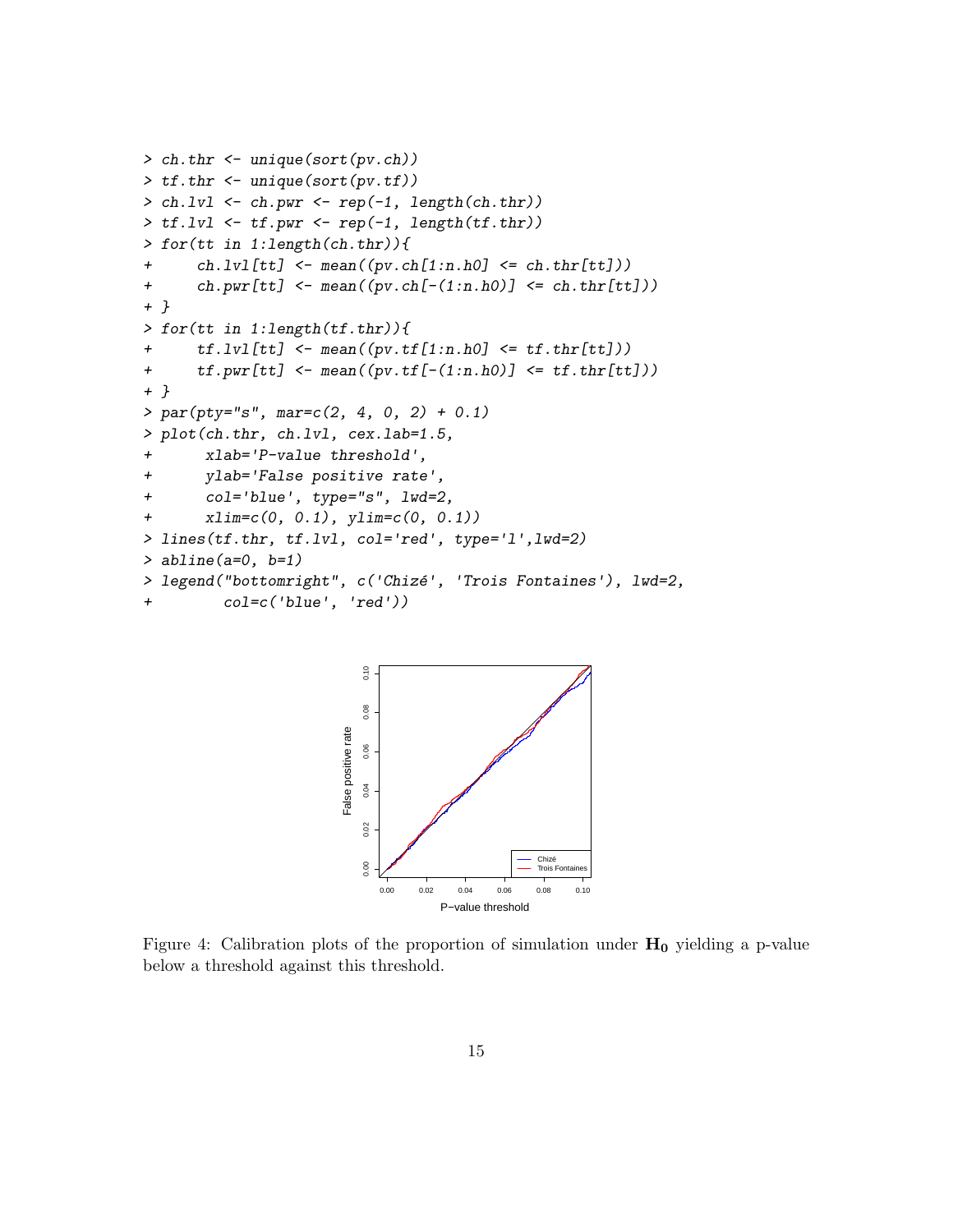Finally, Figure [5](#page-15-0) shows that our test has some power to detect changes in the age at the onset of senescence — obviously depending on the signal to noise ratio used in the simulation setting.

```
> ## Plot calibration and ROC curve
> par(pty="s", mar=c(2, 4, 0, 2) + 0.1)> plot(ch.lvl, ch.pwr, cex.lab=1.5,
+ xlab='False positive rate',
+ ylab='True positive rate',
+ col='blue', type="s", lwd=2)
> lines(tf.lvl, tf.pwr, col='red', type='l', lwd=2)
> abline(a=0, b=1)
> legend("bottomright", c('Chizé', 'Trois Fontaines'), lwd=2,
+ col=c('blue', 'red'))
```


<span id="page-15-0"></span>Figure 5: ROC curves: true positive rate versus false positive rate.

## 4 Session Information

R version 3.4.2 (2017-09-28) Platform: x86\_64-pc-linux-gnu (64-bit) Running under: Ubuntu 16.04.3 LTS

Matrix products: default BLAS: /usr/share/R-3.4.2/lib/libRblas.so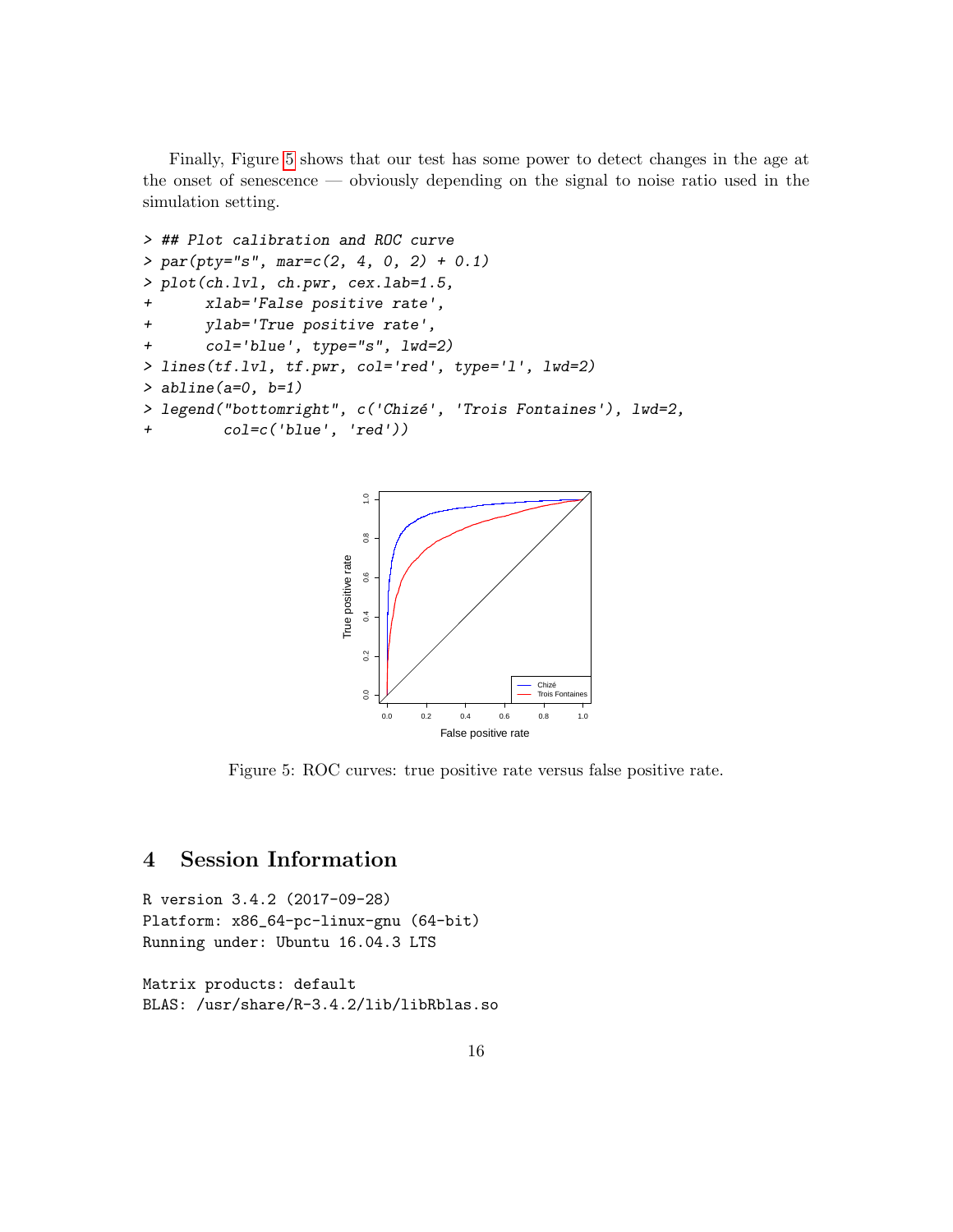LAPACK: /usr/share/R-3.4.2/lib/libRlapack.so

```
locale:
 [1] LC_CTYPE=fr_FR.UTF-8 LC_NUMERIC=C
 [3] LC_TIME=fr_FR.UTF-8 LC_COLLATE=C
[5] LC_MONETARY=fr_FR.UTF-8 LC_MESSAGES=fr_FR.UTF-8
[7] LC_PAPER=fr_FR.UTF-8 LC_NAME=C
 [9] LC_ADDRESS=C LC_TELEPHONE=C
[11] LC_MEASUREMENT=fr_FR.UTF-8 LC_IDENTIFICATION=C
attached base packages:
[1] stats graphics grDevices utils datasets methods base
other attached packages:
[1] OnAge_1.0.1
loaded via a namespace (and not attached):
 [1] minqa_1.2.4 MASS_7.3-47 compiler_3.4.2 Matrix_1.2-11
[5] tools_3.4.2 Rcpp_0.12.13 splines_3.4.2 nlme_3.1-131
[9] grid_3.4.2 nloptr_1.0.4 lme4_1.1-14 lattice_0.20-35
```
### References

- <span id="page-16-2"></span>Louise Cheynel, Jean-François Lemaître, Jean-Michel Gaillard, Benjamin Rey, Gilles Bourgoin, Hubert Ferté, Maël Jégo, François Débias, Maryline Pellerin, Laurent Jacob, and Emmanuelle Gilot-Fromont. Immunosenescence patterns differ between populations but not between sexes in a long-lived mammal, 2017. Scientific Reports, In press.
- <span id="page-16-0"></span>Frédéric Douhard, Jean-Michel Gaillard, Maryline Pellerin, Laurent Jacob, and Jean-François Lemaître. The cost of growing large: costs of post-weaning growth on body mass senescence in a wild mammal. Oikos, 126(9):1329–1338, 2017. ISSN 1600-0706. doi: 10.1111/oik.04421. URL <http://dx.doi.org/10.1111/oik.04421>.
- <span id="page-16-1"></span>Jean-Michel Gaillard, Michael Garratt, and Jean-François Lemaître. Senescence in mammalian life-history traits. In R.P. Shefferson, O.R. Jones, and R. Salguero-Gómez, editors, The Evolution of Senescence in the Tree of Life. Cambridge University Press, 2017. ISBN 9781107078505. URL <https://books.google.fr/books?id=8TQEDgAAQBAJ>.
- <span id="page-16-3"></span>W.D. Hamilton. The moulding of senescence by natural selection. *Journal of Theo*retical Biology, 12(1):12 – 45, 1966. ISSN 0022-5193. doi: https://doi.org/10.1016/ 0022-5193(66)90184-6. URL [http://www.sciencedirect.com/science/article/pii/](http://www.sciencedirect.com/science/article/pii/0022519366901846) [0022519366901846](http://www.sciencedirect.com/science/article/pii/0022519366901846).